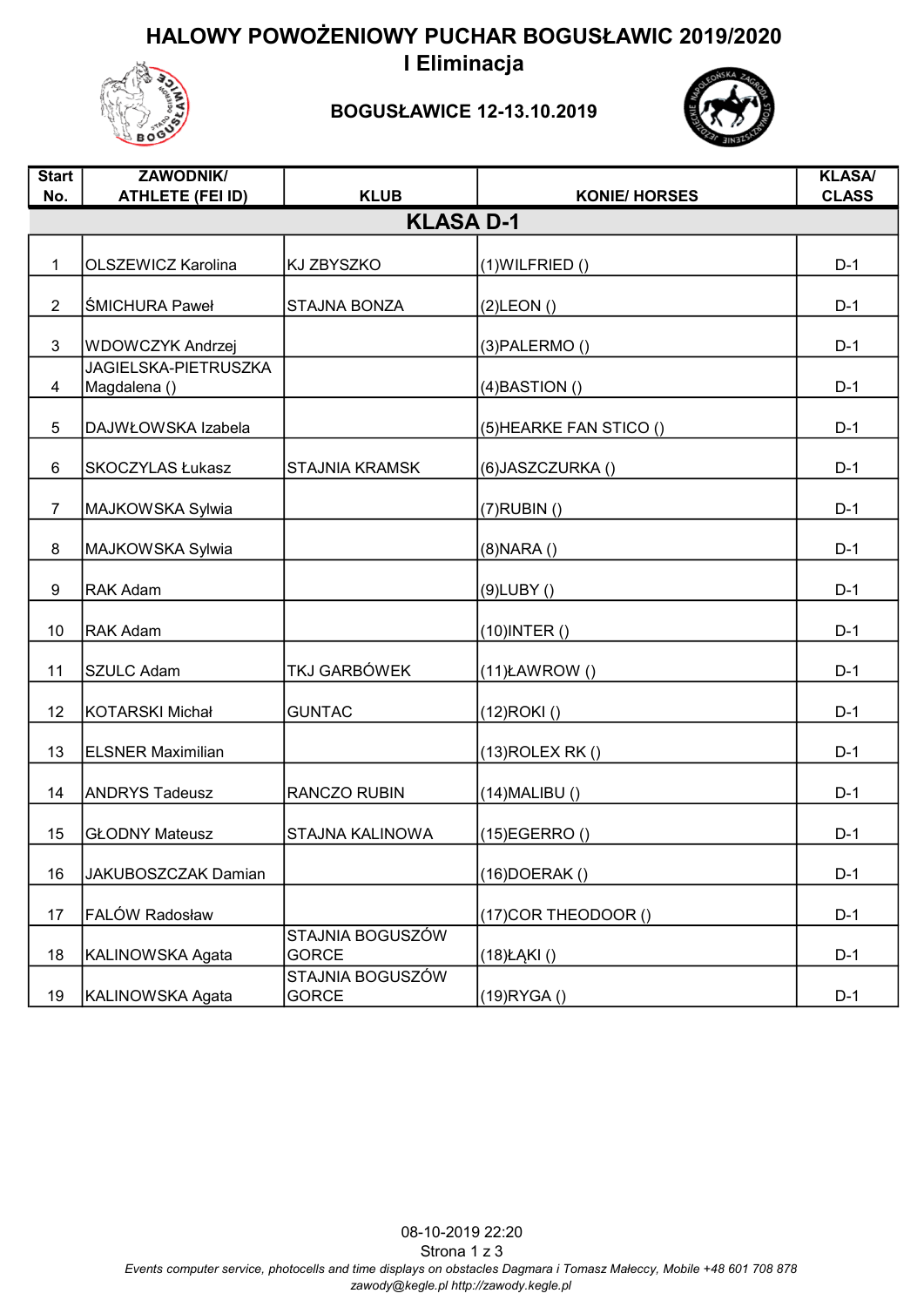HALOWY POWOŻENIOWY PUCHAR BOGUSŁAWIC 2019/2020 I Eliminacja



## BOGUSŁAWICE 12-13.10.2019



| <b>Start</b>     | <b>ZAWODNIK/</b>        |                         |                                   | <b>KLASA/</b> |  |  |  |
|------------------|-------------------------|-------------------------|-----------------------------------|---------------|--|--|--|
| No.              | <b>ATHLETE (FEI ID)</b> | <b>KLUB</b>             | <b>KONIE/ HORSES</b>              | <b>CLASS</b>  |  |  |  |
| <b>KLASA D-2</b> |                         |                         |                                   |               |  |  |  |
|                  |                         |                         |                                   |               |  |  |  |
|                  |                         |                         | (20A)BADY()                       |               |  |  |  |
| 20               | <b>KOZŁOWSKI Hubert</b> | TKJ GARBÓWEK            | (20B) MICHEL ()                   | $D-2$         |  |  |  |
| 21               |                         | TKJ GARBÓWEK            | (21A)AKCENT()                     |               |  |  |  |
|                  | KOZŁOWSKI Jacek         |                         | (21B) KUBA ()<br>(22A)ALICE()     | $D-2$         |  |  |  |
| 22               |                         |                         | $(22B)$ LARGO $()$                | $D-2$         |  |  |  |
|                  | <b>ADAMCZYK Bartosz</b> |                         | $(23A)$ HAWINDA $()$              |               |  |  |  |
| 23               | <b>MICHALAK Marcin</b>  | <b>STAJNIA KRAMSK</b>   | $(23B)$ HEJRA $()$                | $D-2$         |  |  |  |
|                  |                         |                         | $(24A)$ MORITZ $()$               |               |  |  |  |
| 24               | MAĆCZAK Dariusz         |                         | (24B)ZMIERZCH()                   | $D-2$         |  |  |  |
|                  |                         |                         | (25A)BAZYL()                      |               |  |  |  |
| 25               | PECHERZEWSKI Mariusz    | <b>STAJNIA BRZEZINY</b> | (25B)BLANCO()                     | $D-2$         |  |  |  |
|                  |                         |                         | $(26A)$ ETER $()$                 |               |  |  |  |
| 26               | <b>GODEK Jan</b>        | STAJNIA DORUCHÓW        | $(26B)$ RAMZI $()$                | $D-2$         |  |  |  |
|                  |                         |                         | (27A)CONVERSANO CAVIAR ()         |               |  |  |  |
| 27               | <b>SZULC Adam</b>       | <b>TKJ GARBÓWEK</b>     | (27B) NEAPOLITANO FENYES ()       | $D-2$         |  |  |  |
|                  |                         | STAJNIA BOGUSZÓW        | (28A)LOTOS()                      |               |  |  |  |
| 28               | KALINOWSKI Jarosław     | <b>GORCE</b>            | $(28B)$ MALIBU $()$               | $D-2$         |  |  |  |
|                  |                         |                         | (29A) PEGASUS PLUTO ()            |               |  |  |  |
| 29               | ZIELAZIŃSKI Karol       |                         | (29B) PLUTO X ()                  | $D-2$         |  |  |  |
|                  |                         |                         | $(30A)$ REWIR $()$                |               |  |  |  |
| 30               | <b>ANDRYS Tadeusz</b>   | <b>RANCZO RUBIN</b>     | $(30B)$ LEGATO $()$               | $D-2$         |  |  |  |
|                  |                         | PIETRUSZKA DRIVING      | (31A)MAJKA()                      |               |  |  |  |
| 31               | PIETRUSZKA Gracjan      | <b>TEAM</b>             | $(31B)$ MYSZKA $()$               | $D-2$         |  |  |  |
|                  |                         |                         | $(32A)$ IDEAAL VS $()$            |               |  |  |  |
| 32               | JAKUBOSZCZAK Damian     |                         | (32B)JURGENT()                    | $D-2$         |  |  |  |
|                  |                         | <b>KLASA P-1</b>        |                                   |               |  |  |  |
|                  |                         |                         |                                   |               |  |  |  |
| 33               | KARPIŃSKA Jagoda        | <b>SLKS KSIAZ</b>       | $(33)$ VAIKO $()$                 | $P-1$         |  |  |  |
|                  |                         | <b>KLASA P-2</b>        |                                   |               |  |  |  |
|                  |                         |                         |                                   |               |  |  |  |
|                  |                         |                         | $(33A)TIC-TAK()$                  |               |  |  |  |
| 34               | <b>RIMKE Dominika</b>   | STAJNIA PRZYBYSZÓW      | (33B)FERITTA()                    | $P-2$         |  |  |  |
| 35               | <b>RIMKE Karolina</b>   | STAJNIA PRZYBYSZÓW      | (34A)BETT()<br>$(34B)$ FETTA $()$ | $P-2$         |  |  |  |
|                  |                         |                         |                                   |               |  |  |  |
|                  |                         | <b>KLASA Z-4</b>        |                                   |               |  |  |  |
|                  |                         |                         | (35A)BETT()                       |               |  |  |  |
|                  |                         |                         | (35B)FETTA()                      |               |  |  |  |
|                  |                         |                         | (35C)TIC-TAK()                    |               |  |  |  |
| 36               | <b>RIMKE Dominika</b>   | STAJNIA PRZYBYSZÓW      | $(35D)$ FERITTA $()$              | $Z-4$         |  |  |  |